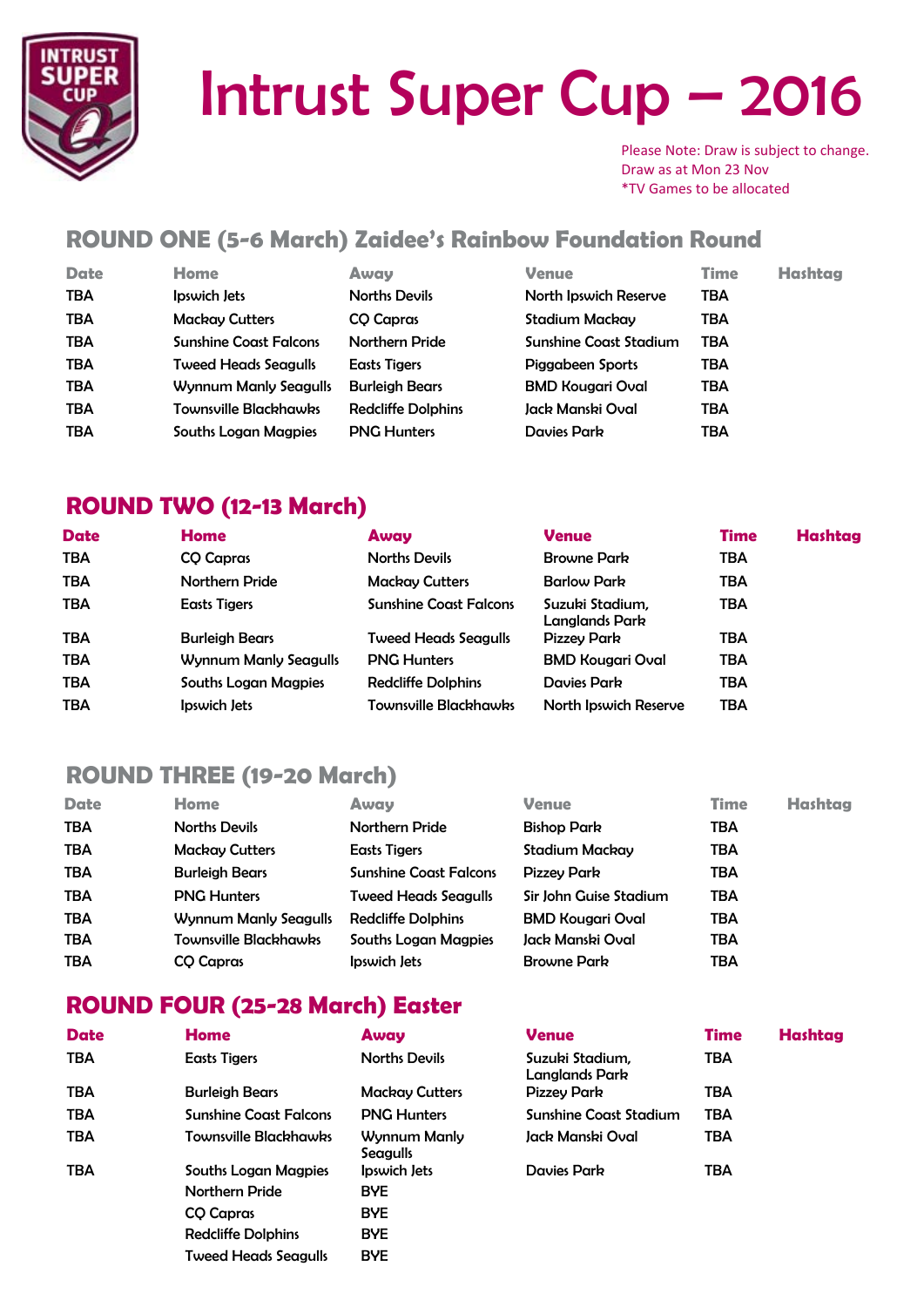# **ROUND FIVE (2-3 April)**

| <b>Date</b> | <b>Home</b>                     | <b>Awav</b>                  | Venue                         | <b>Time</b> | <b>Hashtag</b> |
|-------------|---------------------------------|------------------------------|-------------------------------|-------------|----------------|
| <b>TBA</b>  | <b>Norths Devils</b>            | <b>Burleigh Bears</b>        | <b>Bishop Park</b>            | <b>TBA</b>  |                |
| TBA         | <b>Mackay Cutters</b>           | <b>PNG Hunters</b>           | Stadium Mackay                | TBA         |                |
| TBA         | <b>Sunshine Coast Falcons</b>   | <b>Redcliffe Dolphins</b>    | <b>Sunshine Coast Stadium</b> | TBA         |                |
| TBA         | Tweed Heads Seagulls            | <b>Townsville Blackhawks</b> | Piggabeen Sports              | TBA         |                |
| <b>TBA</b>  | Wynnum Manly<br><b>Seagulls</b> | <b>Souths Logan Magpies</b>  | <b>BMD Kougari Oval</b>       | <b>TBA</b>  |                |
| TBA         | <b>CQ Capras</b>                | <b>Easts Tigers</b>          | <b>Marley Brown Oval</b>      | TBA         |                |
| <b>TBA</b>  | Ipswich Jets                    | <b>Northern Pride</b>        | North Ipswich Reserve         | <b>TBA</b>  |                |

# **ROUND SIX (9-10 April)**

| Home                        | Away                          | Venue                             | <b>Time</b> | Hashtag |
|-----------------------------|-------------------------------|-----------------------------------|-------------|---------|
| <b>Mackay Cutters</b>       | <b>Norths Devils</b>          | Stadium Mackay                    | <b>TBA</b>  |         |
| <b>CQ Capras</b>            | <b>Sunshine Coast Falcons</b> | <b>Browne Park</b>                | <b>TBA</b>  |         |
| <b>Northern Pride</b>       | <b>Tweed Heads Seagulls</b>   | <b>Barlow Park</b>                | <b>TBA</b>  |         |
| <b>Easts Tigers</b>         | <b>Wynnum Manly Seagulls</b>  | Suzuki Stadium,<br>Langlands Park | <b>TBA</b>  |         |
| <b>Souths Logan Magpies</b> | <b>Burleigh Bears</b>         | Davies Park                       | <b>TBA</b>  |         |
| <b>PNG Hunters</b>          | Townsville Blackhawks         | Sir John Guise Stadium            | <b>TBA</b>  |         |
| <b>Redcliffe Dolphins</b>   | Ipswich Jets                  | Dolphin Oval                      | <b>TBA</b>  |         |
|                             |                               |                                   |             |         |

## **ROUND SEVEN (16-17 April)**

| <b>Date</b> | <b>Home</b>                   | <b>Awav</b>                  | <b>Venue</b>                  | Time | Hashtag |
|-------------|-------------------------------|------------------------------|-------------------------------|------|---------|
| <b>TBA</b>  | <b>PNG Hunters</b>            | <b>Norths Devils</b>         | Sir John Guise Stadium        | TBA  |         |
| <b>TBA</b>  | <b>Mackay Cutters</b>         | <b>Redcliffe Dolphins</b>    | Stadium Mackay                | TBA  |         |
| <b>TBA</b>  | <b>Sunshine Coast Falcons</b> | <b>Townsville Blackhawks</b> | <b>Sunshine Coast Stadium</b> | TBA  |         |
| <b>TBA</b>  | Souths Logan Magpies          | <b>Tweed Heads Seagulls</b>  | Davies Park                   | TBA  |         |
| <b>TBA</b>  | Ipswich Jets                  | <b>Wynnum Manly Seagulls</b> | North Ipswich Reserve         | TBA  |         |
| <b>TBA</b>  | <b>Burleigh Bears</b>         | <b>CO Capras</b>             | <b>Pizzey Park</b>            | TBA  |         |
| <b>TBA</b>  | <b>Northern Pride</b>         | <b>Easts Tigers</b>          | <b>Barlow Park</b>            | TBA  |         |

# **ROUND EIGHT (23-24 April) ANZAC Round**

| <b>Date</b>              | Home                                                  | Away                                      | Venue                           | <b>Time</b> | <b>Hashtag</b> |
|--------------------------|-------------------------------------------------------|-------------------------------------------|---------------------------------|-------------|----------------|
| <b>TBA</b>               | <b>Tweed Heads Seagulls</b>                           | <b>Mackay Cutters</b>                     | Piggabeen Sports                | TBA         |                |
| <b>TBA</b>               | <b>Sunshine Coast Falcons</b>                         | Ipswich Jets                              | <b>Sunshine Coast Stadium</b>   | TBA         |                |
| <b>TBA</b><br><b>TBA</b> | Souths Logan Magpies<br>Townsville Blackhawks         | <b>CO Capras</b><br><b>Northern Pride</b> | Davies Park<br>Jack Manski Oval | TBA<br>TBA  |                |
| <b>TBA</b>               | <b>Redcliffe Dolphins</b>                             | <b>Easts Tigers</b>                       | Dolphin Oval                    | TBA         |                |
| <b>TBA</b>               | <b>Burleigh Bears</b><br><b>Wynnum Manly Seagulls</b> | <b>PNG Hunters</b><br><b>BYE</b>          | Pizzev Park                     | TBA         |                |
|                          | <b>Norths Devils</b>                                  | <b>BYE</b>                                |                                 |             |                |

# **ROUND NINE (30 Apr- 1 May)**

| <b>Date</b> | <b>Home</b>                   | Away                         | <b>Venue</b>                      | <b>Time</b> | Hashtag |
|-------------|-------------------------------|------------------------------|-----------------------------------|-------------|---------|
| <b>TBA</b>  | <b>Sunshine Coast Falcons</b> | <b>Norths Devils</b>         | <b>Sunshine Coast Stadium</b>     | <b>TBA</b>  |         |
| <b>TBA</b>  | <b>Mackay Cutters</b>         | Ipswich Jets                 | Stadium Mackay                    | <b>TBA</b>  |         |
| <b>TBA</b>  | <b>Tweed Heads Seagulls</b>   | CO Capras                    | Piggabeen Sports                  | <b>TBA</b>  |         |
| <b>TBA</b>  | <b>Northern Pride</b>         | Wynnum Manly Seagulls        | <b>Barlow Park</b>                | <b>TBA</b>  |         |
| <b>TBA</b>  | <b>Easts Tigers</b>           | Souths Logan Magpies         | Suzuki Stadium.<br>Langlands Park | <b>TBA</b>  |         |
| <b>TBA</b>  | <b>Burleigh Bears</b>         | <b>Townsville Blackhawks</b> | Pizzey Park                       | <b>TBA</b>  |         |
| <b>TBA</b>  | <b>PNG Hunters</b>            | <b>Redcliffe Dolphins</b>    | Sir John Guise Stadium            | <b>TBA</b>  |         |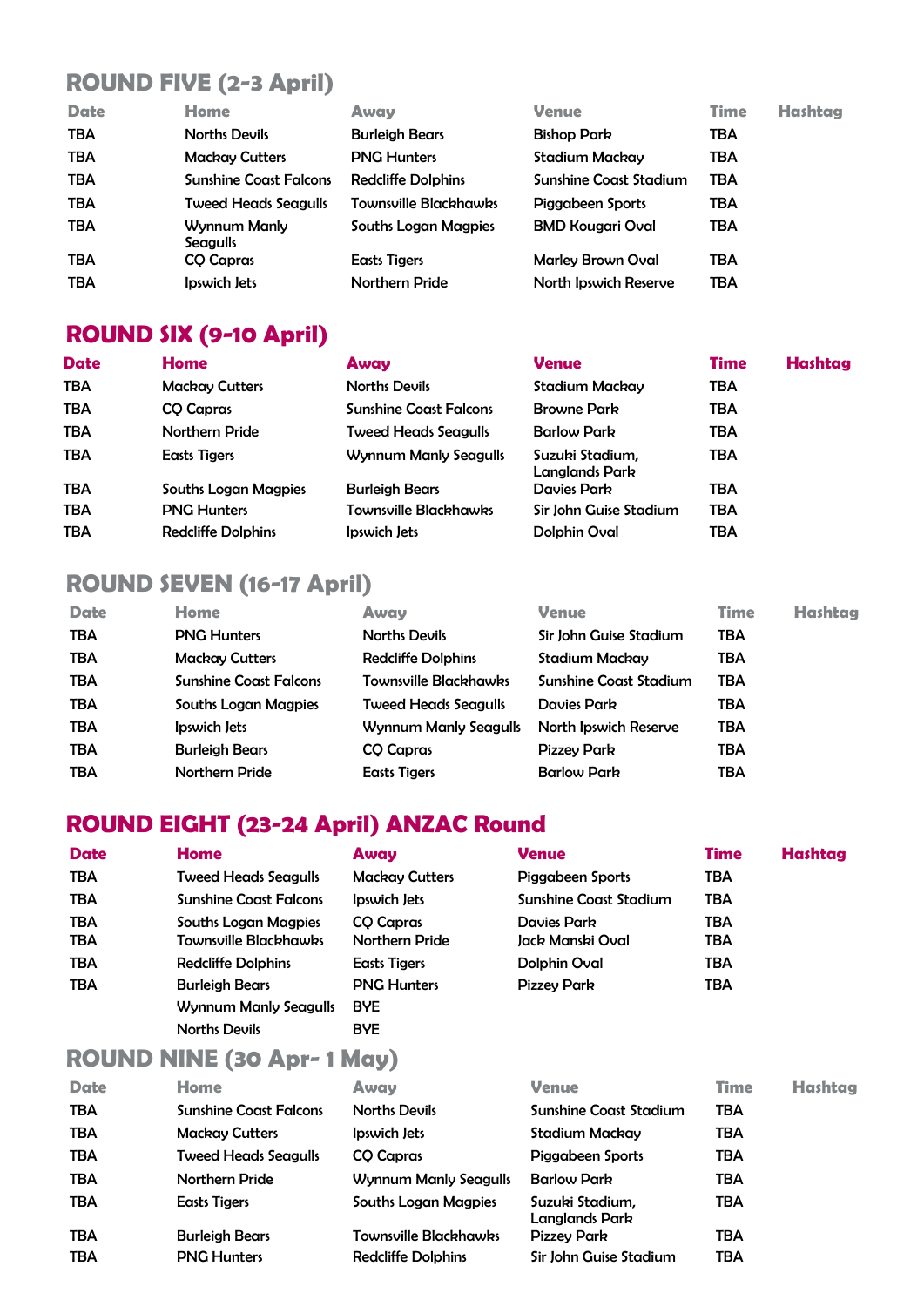# **Representative BYE Weekend (6-8 May)**

# **ROUND TEN (14-15 May) Indigenous Appreciation Round**

| <b>Date</b> | <b>Home</b>                  | <b>Awav</b>                   | <b>Venue</b>            | <b>Time</b> | <b>Hashtag</b> |
|-------------|------------------------------|-------------------------------|-------------------------|-------------|----------------|
| <b>TBA</b>  | <b>Norths Devils</b>         | Souths Logan Magpies          | <b>Bishop Park</b>      | TBA         |                |
| <b>TBA</b>  | <b>Wynnum Manly Seagulls</b> | <b>Mackay Cutters</b>         | <b>BMD Kougari Oval</b> | TBA         |                |
| <b>TBA</b>  | Tweed Heads Seagulls         | <b>Sunshine Coast Falcons</b> | Piggabeen Sports        | TBA         |                |
| <b>TBA</b>  | Townsville Blackhawks        | <b>CO Capras</b>              | Jack Manski Oval        | TBA         |                |
| <b>TBA</b>  | <b>Northern Pride</b>        | <b>Redcliffe Dolphins</b>     | <b>Barlow Park</b>      | TBA         |                |
| <b>TBA</b>  | Ipswich Jets                 | <b>Burleigh Bears</b>         | North Ipswich Reserve   | TBA         |                |
|             | <b>Easts Tigers</b>          | <b>BYE</b>                    |                         |             |                |
|             | <b>PNG Hunters</b>           | <b>BYE</b>                    |                         |             |                |

#### **ROUND ELEVEN (21-22 May)**

| <b>Date</b> | <b>Home</b>                   | Away                         | <b>Venue</b>                  | <b>Time</b> | <b>Hashtag</b> |
|-------------|-------------------------------|------------------------------|-------------------------------|-------------|----------------|
| <b>TBA</b>  | <b>Redcliffe Dolphins</b>     | <b>Norths Devils</b>         | Dolphin Oval                  | TBA         |                |
| <b>TBA</b>  | <b>Townsville Blackhawks</b>  | <b>Mackay Cutters</b>        | Jack Manski Oval              | <b>TBA</b>  |                |
| <b>TBA</b>  | <b>Sunshine Coast Falcons</b> | <b>Souths Logan Magpies</b>  | <b>Sunshine Coast Stadium</b> | TBA         |                |
| <b>TBA</b>  | <b>Tweed Heads Seagulls</b>   | <b>Wynnum Manly Seagulls</b> | Piggabeen Sports              | <b>TBA</b>  |                |
| <b>TBA</b>  | CO Capras                     | <b>PNG Hunters</b>           | <b>Browne Park</b>            | TBA         |                |
| <b>TBA</b>  | <b>Northern Pride</b>         | <b>Burleigh Bears</b>        | <b>Barlow Park</b>            | TBA         |                |
| <b>TBA</b>  | Ipswich Jets                  | <b>Easts Tigers</b>          | North Ipswich Reserve         | TBA         |                |

### **ROUND TWELVE (28-29 May)**

| <b>Date</b> | Home                          | Awav                        | <b>Venue</b>                      | Time       | <b>Hashtag</b> |
|-------------|-------------------------------|-----------------------------|-----------------------------------|------------|----------------|
| <b>TBA</b>  | <b>Norths Devils</b>          | <b>Tweed Heads Seagulls</b> | <b>Bishop Park</b>                | TBA        |                |
| <b>TBA</b>  | <b>Wynnum Manly Seagulls</b>  | CO Capras                   | <b>BMD Kougari Oval</b>           | TBA        |                |
| <b>TBA</b>  | <b>Northern Pride</b>         | Souths Logan Magpies        | <b>Barlow Park</b>                | <b>TBA</b> |                |
| <b>TBA</b>  | <b>Easts Tigers</b>           | Townsville Blackhawks       | Suzuki Stadium.<br>Langlands Park | TBA        |                |
| <b>TBA</b>  | <b>Redcliffe Dolphins</b>     | <b>Burleigh Bears</b>       | Dolphin Oval                      | <b>TBA</b> |                |
| <b>TBA</b>  | Ipswich Jets                  | <b>PNG Hunters</b>          | North Ipswich Reserve             | <b>TBA</b> |                |
|             | <b>Mackay Cutters</b>         | <b>BYE</b>                  |                                   |            |                |
|             | <b>Sunshine Coast Falcons</b> | <b>BYE</b>                  |                                   |            |                |

#### **STATE OF ORIGIN – GAME 1**

| <b>Date</b> | Home                             | Away       | <b>Venue</b>       | Time | Hashtag |
|-------------|----------------------------------|------------|--------------------|------|---------|
| June 1      | New South Wales                  | Oueensland | <b>ANZ Stadium</b> |      | #Origin |
|             | <b>ROUND THIRTEEN (4-5 June)</b> |            |                    |      |         |
| Date        | Home                             | Ашаш       | Vanua              | Time | Hachtaa |

| <b>Date</b> | <b>Home</b>                  | Away                          | <b>Venue</b>            | <b>Time</b> | <b>Hashtag</b> |
|-------------|------------------------------|-------------------------------|-------------------------|-------------|----------------|
| <b>TBA</b>  | <b>Townsville Blackhawks</b> | <b>Norths Devils</b>          | Jack Manski Oval        | TBA         |                |
| <b>TBA</b>  | Souths Logan Magpies         | <b>Mackay Cutters</b>         | Davies Park             | TBA         |                |
| <b>TBA</b>  | <b>Wynnum Manly Seagulls</b> | <b>Sunshine Coast Falcons</b> | <b>BMD Kougari Oval</b> | TBA         |                |
| <b>TBA</b>  | <b>Tweed Heads Seagulls</b>  | Ipswich Jets                  | Piggabeen Sports        | TBA         |                |
| <b>TBA</b>  | <b>Redcliffe Dolphins</b>    | CO Capras                     | Dolphin Oval            | <b>TBA</b>  |                |
| <b>TBA</b>  | <b>PNG Hunters</b>           | <b>Northern Pride</b>         | Sir John Guise Stadium  | <b>TBA</b>  |                |
| TBA         | <b>Burleigh Bears</b>        | <b>Easts Tigers</b>           | <b>Pizzey Park</b>      | TBA         |                |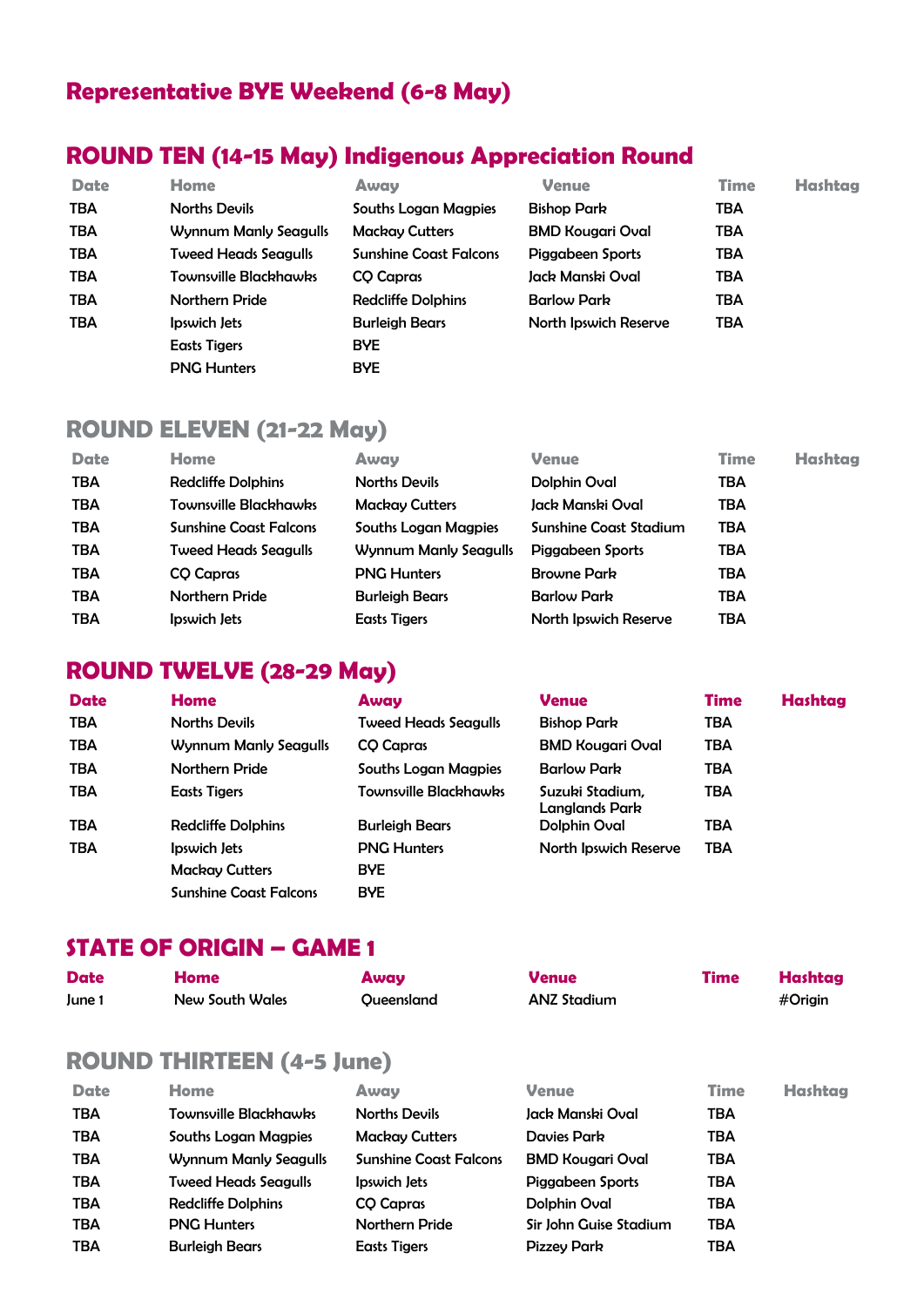# **ROUND FOURTEEN (11-12 June)**

| <b>Date</b>              | <b>Home</b>                                     | <b>Awav</b>                                          | Venue                                    | <b>Time</b>       | <b>Hashtag</b> |
|--------------------------|-------------------------------------------------|------------------------------------------------------|------------------------------------------|-------------------|----------------|
| <b>TBA</b>               | <b>Norths Devils</b>                            | Ipswich Jets                                         | <b>Bishop Park</b>                       | <b>TBA</b>        |                |
| <b>TBA</b>               | CO Capras                                       | <b>Mackay Cutters</b>                                | <b>Browne Park</b>                       | <b>TBA</b>        |                |
| <b>TBA</b>               | <b>Northern Pride</b>                           | <b>Sunshine Coast Falcons</b>                        | <b>Barlow Park</b>                       | <b>TBA</b>        |                |
| <b>TBA</b>               | <b>Easts Tigers</b>                             | <b>Tweed Heads Seagulls</b>                          | Suzuki Stadium,<br><b>Langlands Park</b> | <b>TBA</b>        |                |
| <b>TBA</b>               | <b>Burleigh Bears</b>                           | <b>Wynnum Manly Seagulls</b>                         | <b>Pizzey Park</b>                       | <b>TBA</b>        |                |
| <b>TBA</b><br><b>TBA</b> | <b>PNG Hunters</b><br><b>Redcliffe Dolphins</b> | Souths Logan Magpies<br><b>Townsville Blackhawks</b> | Sir John Guise Stadium<br>Dolphin Oval   | <b>TBA</b><br>TBA |                |

# **ROUND FIFTEEN (18-19 June)**

| <b>Date</b> | Home                          | Away                         | <b>Venue</b>                  | <b>Time</b> | <b>Hashtag</b> |
|-------------|-------------------------------|------------------------------|-------------------------------|-------------|----------------|
| <b>TBA</b>  | <b>Norths Devils</b>          | CO Capras                    | <b>Bishop Park</b>            | TBA         |                |
| <b>TBA</b>  | <b>Mackay Cutters</b>         | <b>Northern Pride</b>        | Stadium Mackay                | <b>TBA</b>  |                |
| <b>TBA</b>  | <b>Sunshine Coast Falcons</b> | <b>Easts Tigers</b>          | <b>Sunshine Coast Stadium</b> | <b>TBA</b>  |                |
| <b>TBA</b>  | Tweed Heads Seagulls          | <b>Burleigh Bears</b>        | Piggabeen Sports              | TBA         |                |
| TBA         | <b>PNG Hunters</b>            | <b>Wynnum Manly Seagulls</b> | Sir John Guise Stadium        | <b>TBA</b>  |                |
| <b>TBA</b>  | Townsville Blackhawks         | Ipswich Jets                 | Jack Manski Oval              | <b>TBA</b>  |                |
|             | Souths Logan Magpies          | <b>BYE</b>                   |                               |             |                |
|             | <b>Redcliffe Dolphins</b>     | <b>BYE</b>                   |                               |             |                |

## **STATE OF ORIGIN – GAME 2**

| Date    | Home       | Away            | Venue           | <b>Time</b> | Hashtag    |
|---------|------------|-----------------|-----------------|-------------|------------|
| June 22 | Oueensland | New South Wales | Suncorp Stadium |             | $#O$ rigin |

## **ROUND SIXTEEN (25-26 June)**

| <b>Date</b> | <b>Home</b>                  | Away                          | Venue                                    | <b>Time</b> | <b>Hashtag</b> |
|-------------|------------------------------|-------------------------------|------------------------------------------|-------------|----------------|
| <b>TBA</b>  | <b>Norths Devils</b>         | <b>PNG Hunters</b>            | <b>Bishop Park</b>                       | <b>TBA</b>  |                |
| <b>TBA</b>  | <b>Redcliffe Dolphins</b>    | <b>Mackay Cutters</b>         | Dolphin Oval                             | <b>TBA</b>  |                |
| <b>TBA</b>  | Townsville Blackhawks        | <b>Sunshine Coast Falcons</b> | Jack Manski Oval                         | <b>TBA</b>  |                |
| TBA         | <b>Tweed Heads Seagulls</b>  | Souths Logan Magpies          | Piggabeen Sports                         | <b>TBA</b>  |                |
| TBA         | CO Capras                    | <b>Burleigh Bears</b>         | <b>Browne Park</b>                       | <b>TBA</b>  |                |
| <b>TBA</b>  | <b>Easts Tigers</b>          | Northern Pride                | Suzuki Stadium,<br><b>Langlands Park</b> | <b>TBA</b>  |                |
|             | <b>Wynnum Manly Seagulls</b> | <b>BYE</b>                    |                                          |             |                |
|             | Ipswich Jets                 | <b>BYE</b>                    |                                          |             |                |

# **ROUND SEVENTEEN – (2-3 July)**

| <b>Date</b> | <b>Home</b>                 | Awav                          | <b>Venue</b>          | Time       | Hashtag |
|-------------|-----------------------------|-------------------------------|-----------------------|------------|---------|
| <b>TBA</b>  | <b>Mackay Cutters</b>       | <b>Sunshine Coast Falcons</b> | Stadium Mackay        | TBA        |         |
| <b>TBA</b>  | <b>Tweed Heads Seagulls</b> | <b>PNG Hunters</b>            | Piggabeen Sports      | <b>TBA</b> |         |
| <b>TBA</b>  | <b>Redcliffe Dolphins</b>   | <b>Wynnum Manly Seagulls</b>  | Dolphin Oval          | <b>TBA</b> |         |
| <b>TBA</b>  | Souths Logan Magpies        | Townsville Blackhawks         | Davies Park           | TBA        |         |
| <b>TBA</b>  | Ipswich Jets                | CO Capras                     | North Ipswich Reserve | <b>TBA</b> |         |
| <b>TBA</b>  | <b>Norths Devils</b>        | <b>Easts Tigers</b>           | <b>Bishop Park</b>    | <b>TBA</b> |         |
|             | <b>Northern Pride</b>       | <b>BYE</b>                    |                       |            |         |
|             | <b>Burleigh Bears</b>       | <b>BYE</b>                    |                       |            |         |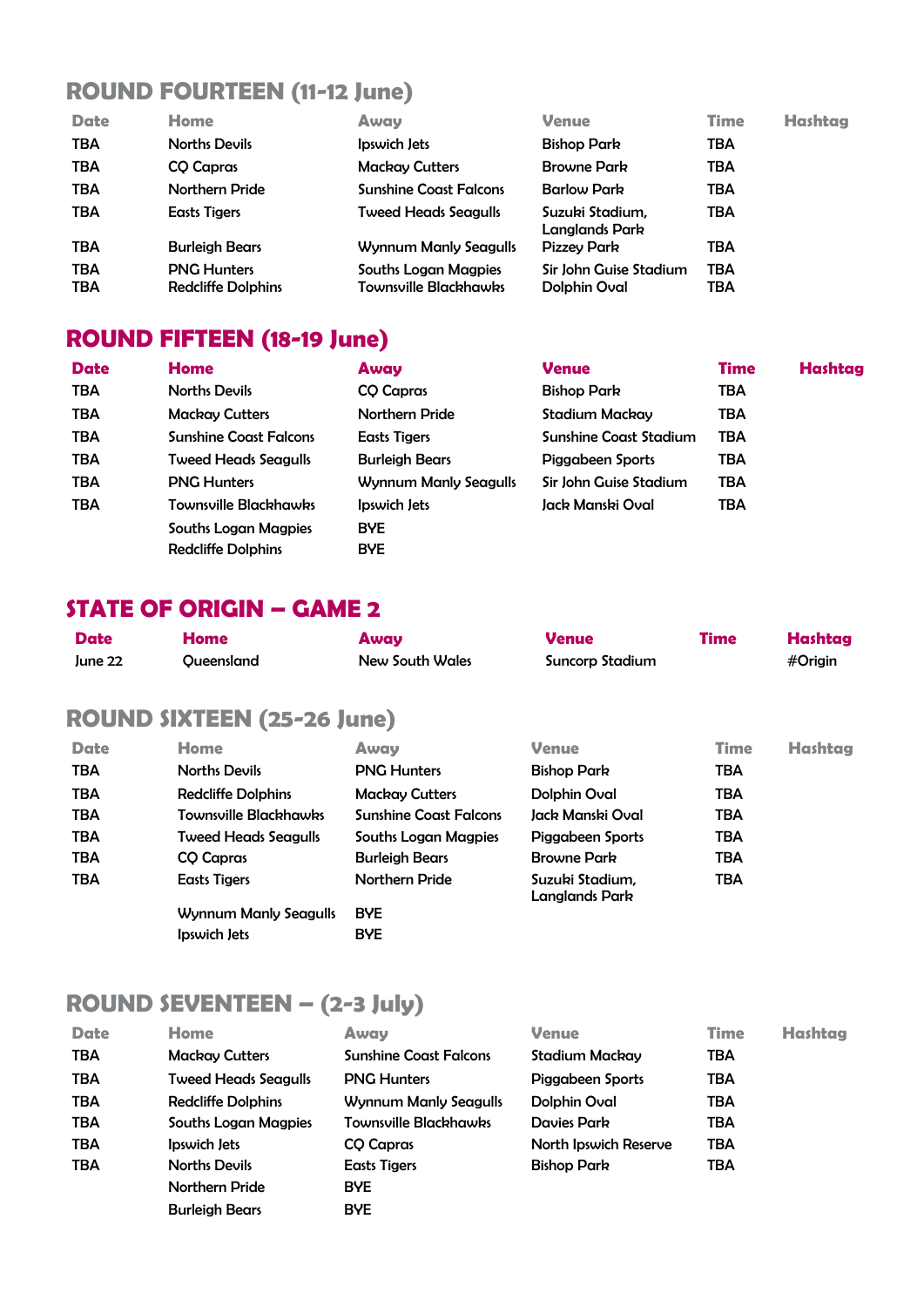# **ROUND EIGHTEEN (9-10 July)**

| <b>Date</b> | <b>Home</b>                   | Away                            | <b>Venue</b>                             | <b>Time</b> | <b>Hashtag</b> |
|-------------|-------------------------------|---------------------------------|------------------------------------------|-------------|----------------|
| <b>TBA</b>  | <b>Burleigh Bears</b>         | <b>Norths Devils</b>            | <b>Pizzey Park</b>                       | <b>TBA</b>  |                |
| <b>TBA</b>  | <b>Sunshine Coast Falcons</b> | <b>Redcliffe Dolphins</b>       | <b>Sunshine Coast Stadium</b>            | <b>TBA</b>  |                |
| <b>TBA</b>  | Souths Logan Magpies          | Wynnum Manly<br><b>Seagulls</b> | Davies Park                              | <b>TBA</b>  |                |
| <b>TBA</b>  | <b>Easts Tigers</b>           | CQ Capras                       | Suzuki Stadium,<br><b>Langlands Park</b> | <b>TBA</b>  |                |
| <b>TBA</b>  | <b>Northern Pride</b>         | Ipswich Jets                    | <b>Barlow Park</b>                       | <b>TBA</b>  |                |
|             | <b>PNG Hunters</b>            | <b>BYE</b>                      |                                          |             |                |
|             | <b>Mackay Cutters</b>         | <b>BYE</b>                      |                                          |             |                |
|             | Townsville Blackhawks         | <b>BYE</b>                      |                                          |             |                |
|             | <b>Tweed Heads Seagulls</b>   | <b>BYE</b>                      |                                          |             |                |

#### **STATE OF ORIGIN – GAME 3**

| <b>Date</b> | <b>Home</b>     | <b>Away</b> | Venue              | <b>Time</b> | Hashtag |
|-------------|-----------------|-------------|--------------------|-------------|---------|
| July 13     | New South Wales | Oueensland  | <b>ANZ Stadium</b> |             | #Origin |

## **ROUND NINETEEN (16-17 July) Men of League / NRL Foundation Rd**

| <b>Date</b> | <b>Home</b>                  | Awav                          | <b>Venue</b>            | <b>Time</b> | <b>Hashtag</b> |
|-------------|------------------------------|-------------------------------|-------------------------|-------------|----------------|
| TBA         | <b>Norths Devils</b>         | <b>Sunshine Coast Falcons</b> | <b>Bishop Park</b>      | TBA         |                |
| TBA         | Ipswich Jets                 | <b>Mackay Cutters</b>         | North Ipswich Reserve   | <b>TBA</b>  |                |
| TBA         | <b>CQ Capras</b>             | <b>Tweed Heads Seagulls</b>   | <b>Browne Park</b>      | TBA         |                |
| <b>TBA</b>  | <b>Wynnum Manly Seagulls</b> | <b>Northern Pride</b>         | <b>BMD Kougari Oval</b> | <b>TBA</b>  |                |
| <b>TBA</b>  | Souths Logan Magpies         | <b>Easts Tigers</b>           | Davies Park             | <b>TBA</b>  |                |
| <b>TBA</b>  | Townsville Blackhawks        | <b>Burleigh Bears</b>         | Jack Manski Oval        | <b>TBA</b>  |                |
| <b>TBA</b>  | <b>Redcliffe Dolphins</b>    | <b>PNG Hunters</b>            | <b>Dolphin Oval</b>     | <b>TBA</b>  |                |

# **ROUND TWENTY – (23-24 July) COUNTRY WEEK**

| <b>Date</b> | <b>Home</b>                   | Away                         | <b>Venue</b>                  | <b>Time</b> | <b>Hashtag</b> |
|-------------|-------------------------------|------------------------------|-------------------------------|-------------|----------------|
| <b>TBA</b>  | Souths Logan Magpies          | <b>Norths Devils</b>         | Davies Park                   | <b>TBA</b>  |                |
| TBA         | <b>Mackay Cutters</b>         | <b>Wynnum Manly Seagulls</b> | Stadium Mackay                | TBA         |                |
| <b>TBA</b>  | <b>Sunshine Coast Falcons</b> | <b>Tweed Heads Seagulls</b>  | <b>Sunshine Coast Stadium</b> | <b>TBA</b>  |                |
| <b>TBA</b>  | Townsville Blackhawks         | CO Capras                    | Jack Manski Oval              | TBA         |                |
| <b>TBA</b>  | <b>Redcliffe Dolphins</b>     | Northern Pride               | Dolphin Oval                  | TBA         |                |
| TBA         | <b>PNG Hunters</b>            | Easts Tigers                 | Sir John Guise Stadium        | TBA         |                |
| <b>TBA</b>  | <b>Burleigh Bears</b>         | Ipswich Jets                 | <b>Pizzey Park</b>            | TBA         |                |

# **ROUND TWENTY-ONE (30-31 July)**

| <b>Date</b> | Home                                    | Away                          | <b>Venue</b>            | <b>Time</b> | Hashtag |
|-------------|-----------------------------------------|-------------------------------|-------------------------|-------------|---------|
| <b>TBA</b>  | <b>Redcliffe Dolphins</b>               | <b>Norths Devils</b>          | Dolphin Oval            | TBA         |         |
| <b>TBA</b>  | <b>Mackay Cutters</b>                   | Townsville Blackhawks         | Stadium Mackay          | <b>TBA</b>  |         |
| <b>TBA</b>  | Souths Logan Magpies                    | <b>Sunshine Coast Falcons</b> | Davies Park             | <b>TBA</b>  |         |
| <b>TBA</b>  | <b>Wynnum Manly Seagulls</b>            | <b>Tweed Heads Seagulls</b>   | <b>BMD Kougari Oval</b> | <b>TBA</b>  |         |
| <b>TBA</b>  | <b>Burleigh Bears</b>                   | Northern Pride                | Pizzev Park             | <b>TBA</b>  |         |
| <b>TBA</b>  | <b>PNG Hunters</b>                      | Ipswich Jets                  | Sir John Guise Stadium  | <b>TBA</b>  |         |
|             | <b>CQ Capras</b><br><b>Easts Tigers</b> | <b>BYE</b><br><b>BYE</b>      |                         |             |         |